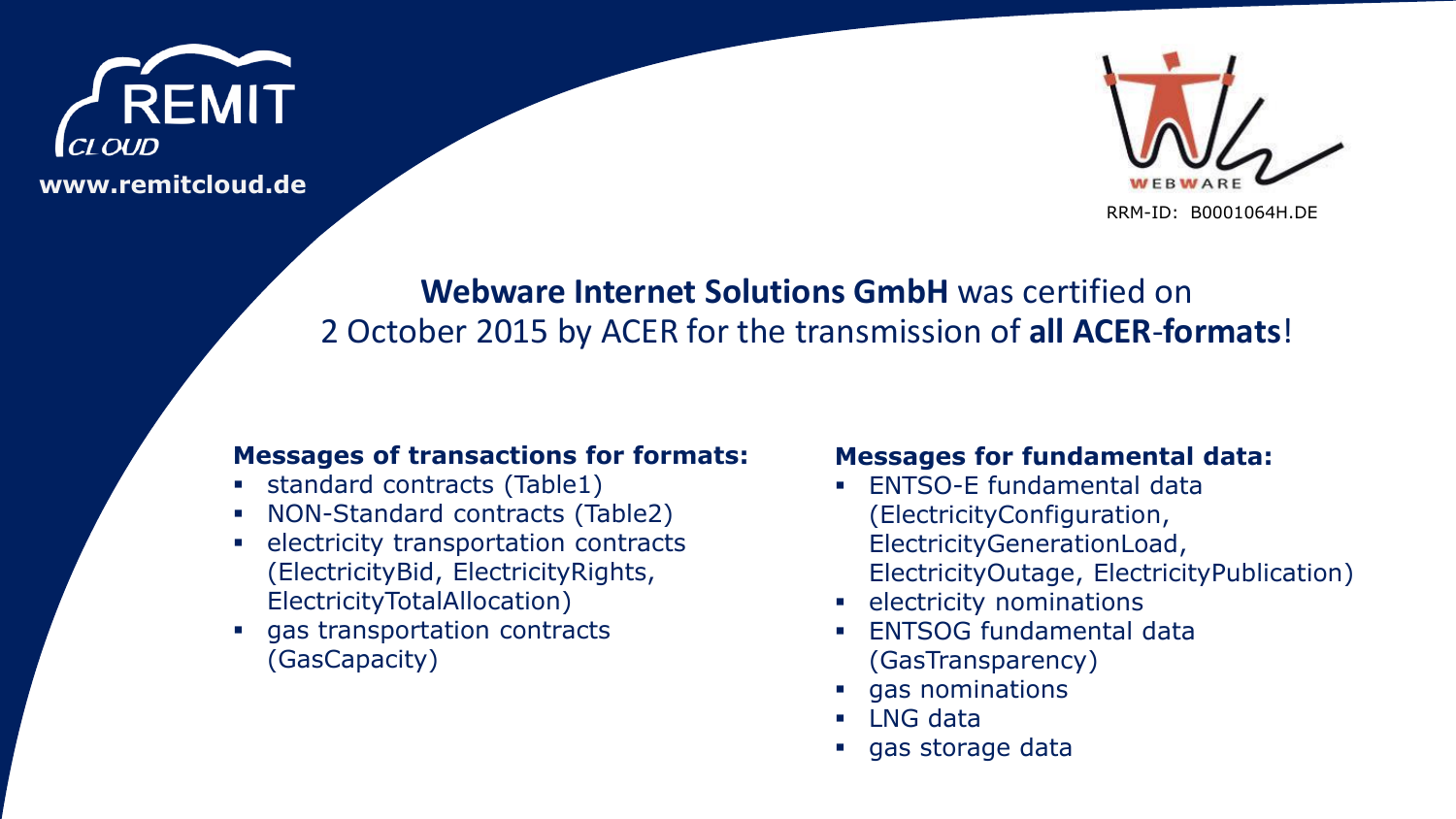



# **Webware RRM Portal**

RRM-ID: B0001064H.DE

The dashboard provides an overview on the status of your messages

The transaction list offers extensive filtering and analysis options



|                                                                                |                | <b>Webware RRM Information System</b>    |                               |                    |                           |                    |           |                   |                  |                        |                 |             |
|--------------------------------------------------------------------------------|----------------|------------------------------------------|-------------------------------|--------------------|---------------------------|--------------------|-----------|-------------------|------------------|------------------------|-----------------|-------------|
| Home                                                                           |                | <b>Transactions</b>                      | Files                         |                    | Upload                    | <b>Documents</b>   |           | Administration    |                  |                        |                 |             |
| Office:                                                                        | - select -     | $\checkmark$                             | Sell                          | $\overline{\vee}$  | $\overline{\vee}$<br>Buy: |                    | Rejected: | $\vee$            |                  |                        |                 |             |
| Record Type:                                                                   | - select -     | $\checkmark$                             |                               | Price: from        | to                        |                    | Accepted: | $\overline{\vee}$ |                  |                        |                 |             |
|                                                                                |                |                                          |                               |                    |                           |                    |           |                   |                  |                        |                 |             |
| Unit:                                                                          | - select -     | $\checkmark$                             | Quantity: from                |                    | to                        |                    |           |                   |                  |                        |                 |             |
| Commodity:                                                                     | - select -     | $\mathcal{L}$                            | Transaction Time: from        |                    | to                        |                    |           |                   |                  |                        |                 |             |
| Currency:                                                                      | - select -     | $\checkmark$                             | Reported Time: from 29.01.201 |                    | to 02.02.20               |                    |           |                   |                  |                        |                 |             |
| Action Type: - select -                                                        |                | $\checkmark$                             |                               | Schema: - select - |                           | $\checkmark$       | Refresh   |                   |                  |                        |                 |             |
|                                                                                |                |                                          |                               |                    |                           |                    |           |                   |                  |                        |                 |             |
| Show 20                                                                        | $\vee$ entries |                                          |                               |                    |                           |                    |           |                   |                  | Search:                |                 |             |
| Reported<br>Time                                                               | Load.<br>ID    | <b>Status</b>                            | Record<br>Type                | Buy/Sell           | Commodity                 | Price <sup>2</sup> | Currency  | Quantity          | Unit <sup></sup> | Transaction.<br>Time   | Action.<br>Type | Participant |
| 2016-02-01<br>15:49:01                                                         | 365            | <b>ACER business</b>                     |                               |                    |                           |                    |           |                   |                  |                        |                 |             |
|                                                                                |                | accepted                                 | TRADE                         | Sell               | EL.                       |                    | 24 EUR    | 2500 MW           |                  | 2016-01-11<br>12:00:00 | M               |             |
| 15:33:01                                                                       | 364            | <b>ACER business</b><br>accepted         | TRADE                         | Sell               | EL.                       | 24.1995 EUR        |           | 2500 MW           |                  | 2016-01-11<br>12:00:00 | M               |             |
| 14:37:01                                                                       | 363            | <b>ACER business</b><br>error            | TRADE                         | Sell               | EL.                       | 24.1995 EUR        |           |                   |                  | 2016-01-11<br>12.00:00 | N               |             |
| 14.25.02                                                                       | 362.           | <b>ACER business</b><br>accepted         | CONTRACT                      | Sell               | EL                        |                    |           |                   |                  |                        | $\mathbf{N}$    |             |
| 14 21 01                                                                       | 361            | <b>ACER business</b><br>accepted         | <b>CONTRACT</b>               | Sell               | EL.                       |                    |           |                   |                  |                        | c               |             |
| 2016-02-01<br>2016-02-01<br>2016-02-01<br>2016-02-01<br>2016-02-01<br>14:01:02 | 360            | <b>RRM</b><br>XML-validation<br>rejected | TRADE                         | Sell               | <b>NG</b>                 |                    | 23 EUR    | 1000 MW           |                  | 2015-11-10<br>18:13:20 | $\mathcal{M}$   |             |

# **More features:**

- manual upload of ACER-XML files and CSV files
- monitoring and recording of data transfer
- reports for third parties
- authorization concept
- limited access for third parties (monitoring obligation)
- corporate solution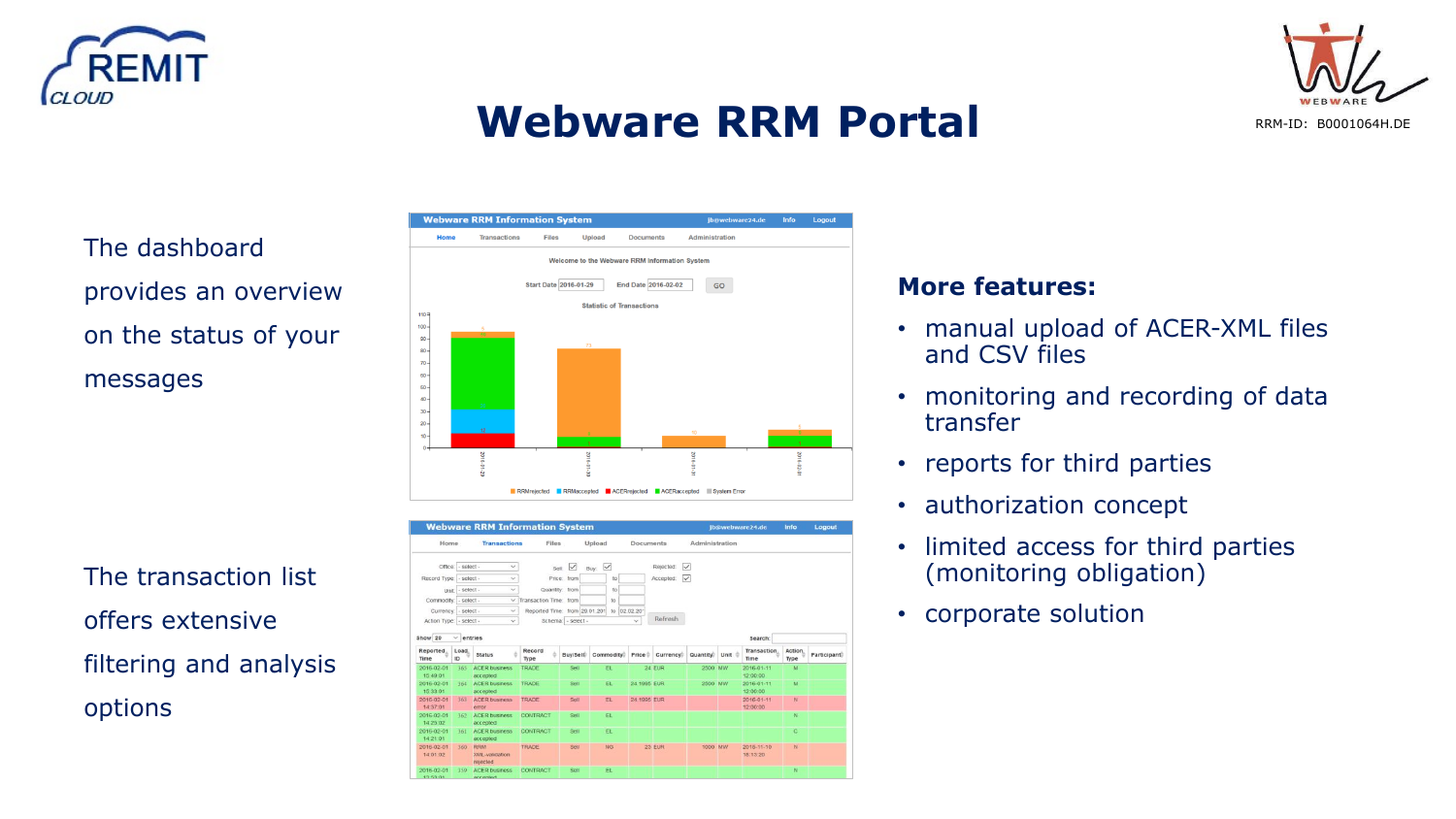



# **Excel Templates**

RRM-ID: B0001064H.DE

# The new developed Excel templates offer a comprehensive assistance for the registration of messages:

|      | Version: V1.14 - 29.01.2016 test<br>www.remitcloud.de |                                   | Copyright © Webware internet solutions GmbH. All rights reserved.<br>Republication or redistribution of this Excel-template is prohibited with                                                                                      |                      |                  |             |  |  |  |
|------|-------------------------------------------------------|-----------------------------------|-------------------------------------------------------------------------------------------------------------------------------------------------------------------------------------------------------------------------------------|----------------------|------------------|-------------|--|--|--|
|      | Non-standard contract: REMIT Table2                   |                                   |                                                                                                                                                                                                                                     |                      |                  |             |  |  |  |
|      | <b>Parties</b>                                        |                                   | <b>Clear all fields</b><br><b>Confirm Deal</b>                                                                                                                                                                                      |                      |                  |             |  |  |  |
|      | English                                               | Deutsch                           |                                                                                                                                                                                                                                     |                      | Example          |             |  |  |  |
| $*1$ | ID of market participant                              | Marktteilnehmer                   | B0005678H.DE= Gas Sales GmbH                                                                                                                                                                                                        | ۰                    | B0001064H.DE     | The mark    |  |  |  |
|      | *2 Type of code 1                                     | Codetyp                           | ace                                                                                                                                                                                                                                 |                      | ace              | ACER re     |  |  |  |
|      | *3 ID of the other market participant                 | Trader ID der Marktteilnehmers    | B0005678H.DE= Gas Sales GmbH                                                                                                                                                                                                        | $\mathbf{v}$         | C0643278W.EU     | Unique id   |  |  |  |
|      | *4 Type of code 2                                     | Codetyp                           | ace<br>٠                                                                                                                                                                                                                            |                      | ace              | Type of c   |  |  |  |
|      | *5 Reporting entity ID                                | Melderegister (RRM)               | B0001064H.DE                                                                                                                                                                                                                        |                      | B0001064H.DE     | ID of the   |  |  |  |
|      | *6 Type of code 3                                     | Codetyp                           | ace                                                                                                                                                                                                                                 |                      | ace              | Type of c   |  |  |  |
|      | 7 Beneficiary ID                                      | Begünstigter                      | Wenn der Begünstigte des Vertrages einer der beiden Gegenpartei angehört,<br>soll das Feld leer bleiben. Wenn der Begünstigter des Vertrages keiner<br>Gegenpartei angehört, soll dieser durch einen eindeutigen Code identifiziert |                      |                  | If the bene |  |  |  |
|      | 8 Type of code 4                                      | Codetyp                           | werden.                                                                                                                                                                                                                             |                      |                  | Type of c   |  |  |  |
|      | *9 Trading capacity                                   | Rolle                             | P=Principal                                                                                                                                                                                                                         |                      |                  | Trading c   |  |  |  |
|      | *10 Buy or sell indicator                             | Kennzeichen Verkäufer oder Käufer | B=Buy                                                                                                                                                                                                                               |                      | B                | Buy/sell i  |  |  |  |
|      | <b>Contract details</b>                               |                                   |                                                                                                                                                                                                                                     |                      |                  |             |  |  |  |
|      | *11 Contract ID                                       | Verrags-ID                        | To generate Contract ID please leave the field empty!<br>1w                                                                                                                                                                         |                      | AGHDN15832839    | Unique id   |  |  |  |
|      | *12 Contract date                                     | Vertragsdatum                     | 30.01.2016                                                                                                                                                                                                                          |                      | 2016-01-18       | The date    |  |  |  |
|      | *13 Contract type                                     | Vertragsart                       | FW=Forward style contract                                                                                                                                                                                                           | $\blacktriangledown$ | <b>FW</b>        | The type    |  |  |  |
|      | *14 Energy commodity                                  | Energieprodukt                    | $NG = Gas$<br>$\overline{\phantom{a}}$                                                                                                                                                                                              |                      | <b>NG</b>        | The class   |  |  |  |
|      | *15 Price                                             | Preis                             | 22                                                                                                                                                                                                                                  |                      | 35.00            | This field  |  |  |  |
|      | Price currency<br>or                                  | Währung                           | EUR=Euro<br>$\blacktriangledown$                                                                                                                                                                                                    |                      | <b>EUR</b>       | If field 15 |  |  |  |
|      |                                                       | Preisformula                      |                                                                                                                                                                                                                                     |                      | HGSG/HBS*+578HSH | If the con  |  |  |  |

## In the table view you can edit the mass data comfortably:

| <b>Hide optional fields</b> |                | Create CSV file for Back Loading                        | Send via SFTP  |                                                    |                          |         |
|-----------------------------|----------------|---------------------------------------------------------|----------------|----------------------------------------------------|--------------------------|---------|
| Create Contract ID          |                | <b>Create CSV file</b>                                  | Send via Email |                                                    | Log file                 |         |
|                             |                | Last created file:<br>2016-02-01 23:13:06<br>Send time: |                | C:\tmp\20160201_REMITTable2_V1_20160201_231301.csv |                          |         |
|                             |                |                                                         |                | 5                                                  | в                        |         |
| Mandatory fields:           |                |                                                         |                |                                                    |                          |         |
| ID of market participant    | Type of code 1 | ID of the other market participant                      |                | Type of code 2 Reporting entity ID                 | Type of code 3 Beneficia |         |
| B0005678H.DE                | ace            | B0005678H.DE                                            | ace            | B0001064H.DE                                       | ace                      | B000555 |
| B0005333H.DE                | ace            | <b>B00056RRH.DE</b>                                     | ace            | B0001064H.DE                                       | ace                      |         |
| B0005678H.DE                | ace            | B0005678H.DE                                            | ace            | B0001064H.DE                                       | ace                      | B000555 |
| B0005678H.DE                | ace            | B0005678H.DE                                            | ace            | B0001064H.DE                                       | ace                      | B000555 |
| B0005678H.DE                | ace            | B0005678H.DE                                            | ace            | B0001064H.DE                                       | ace                      | B000555 |
| B0005678H.DE                | ace            | B0005678H.DE                                            | ace            | B0001064H.DE                                       | ace                      | B000555 |

# **More features:**

- simple input screens in German and English
- contextual online help
- ACER confirmed generation of UTI for Table1 and ContractID for Table2
- integrated email interface for RRM transmission
- integrated SFTP interface for RRM transmission
- reporting of transmission